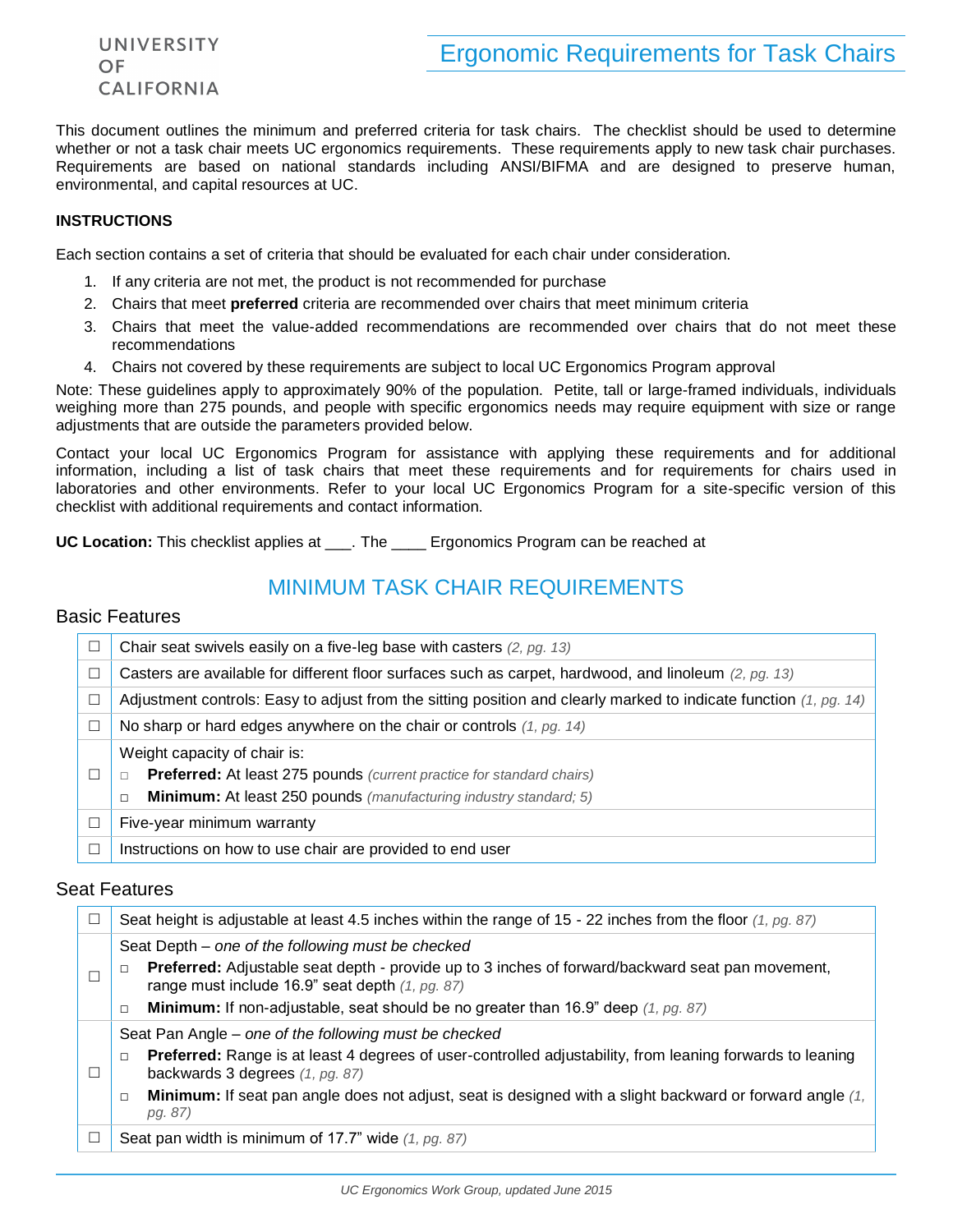UNIVERSITY OF **CALIFORNIA** 

□ Front edge of seat is rounded *(1, pg. 87)*

## Backrest Features

| $\Box$ | Backrest Height – top of backrest is at least 17.7 inches above the seat $(1, pg. 88)$                                                                                                                                                                                                                                                                                                                                                                               |
|--------|----------------------------------------------------------------------------------------------------------------------------------------------------------------------------------------------------------------------------------------------------------------------------------------------------------------------------------------------------------------------------------------------------------------------------------------------------------------------|
| $\Box$ | Backrest height adjustability - one of the following must be checked:<br><b>Preferred:</b> entire backrest and/or lumbar support adjustable from 5.9-9.8 inches above the seat $(1, pg. 88)$<br>$\Box$<br>Minimum: entire backrest and/or lumbar support is height-adjustable within the range of 5.9-9.8 inches<br>$\Box$<br>above seat $(1, pq. 88)$                                                                                                               |
| $\Box$ | Backrest width is at least 14.2 inches (1, pg. 88)                                                                                                                                                                                                                                                                                                                                                                                                                   |
| □      | Backrest Shape - one of the following must be checked:<br>Preferred: backrest should curve outward towards seated user; lumbar support depth should be user-<br>$\Box$<br>adjustable $(6, pg. 83)$<br><b>Minimum:</b> backrest is curved at the lower portion to support the lumbar area (6, pg. 83)<br>$\Box$                                                                                                                                                       |
| □      | Backrest Angle - one of the following must be checked:<br><b>Preferred:</b> backrest angle has an adjustment of 15 degrees or more within the range of upright (90)<br>$\Box$<br>degrees) to reclined position (120 degrees). User-adjustable headrests are necessary for chairs reclining<br>greater than 120 degrees. $(1, pg. 88)$<br><b>Minimum:</b> backrest angle can achieve a position that is upright (90°) or to the rear of upright (1, pg. 88)<br>$\Box$ |
|        | Backrest Angle Lock – one of the following must be checked:                                                                                                                                                                                                                                                                                                                                                                                                          |
| □      | <b>Preferred:</b> backrest can be locked into various positions and can move freely with user-adjustable<br>$\Box$<br>resistance $(2, pg. 13)$                                                                                                                                                                                                                                                                                                                       |
|        | <b>Minimum:</b> backrest can be locked into various positions $(2, pg. 13)$<br>$\Box$                                                                                                                                                                                                                                                                                                                                                                                |

## Armrest Features

|   | Easily attachable and removable – one of the following must be checked:                                                          |
|---|----------------------------------------------------------------------------------------------------------------------------------|
| □ | <b>Preferred:</b> removable/attachable by end user (1, pg. 89)<br>$\Box$                                                         |
|   | <b>Minimum:</b> removable/attachable by installer $(1, pg. 89)$<br>$\Box$                                                        |
|   | Armrest Height – one of the following must be checked:                                                                           |
| □ | <b>Preferred:</b> armrest height is adjustable from at least 6.7 to 10.6 inches above seat $(1, pg. 89)$<br>$\Box$               |
|   | <b>Minimum:</b> armrest height is adjustable and adjusts within the range of 6.7 to 10.6 inches $(1, pg. 89)$<br>$\Box$          |
|   | Armrest Width – one of the following must be checked:                                                                            |
|   | Preferred: at least 18.1 inches of clearance between armrests and armrests adjust in/outwards and pivot<br>$\Box$<br>(1, pq. 89) |
|   | <b>Minimum:</b> at least 18.1 inches of clearance between armrests $(1, pg. 89)$<br>$\Box$                                       |
| □ | Armrest Shape: smooth, flat, padded with no hard edges or materials (1, pg. 89)                                                  |